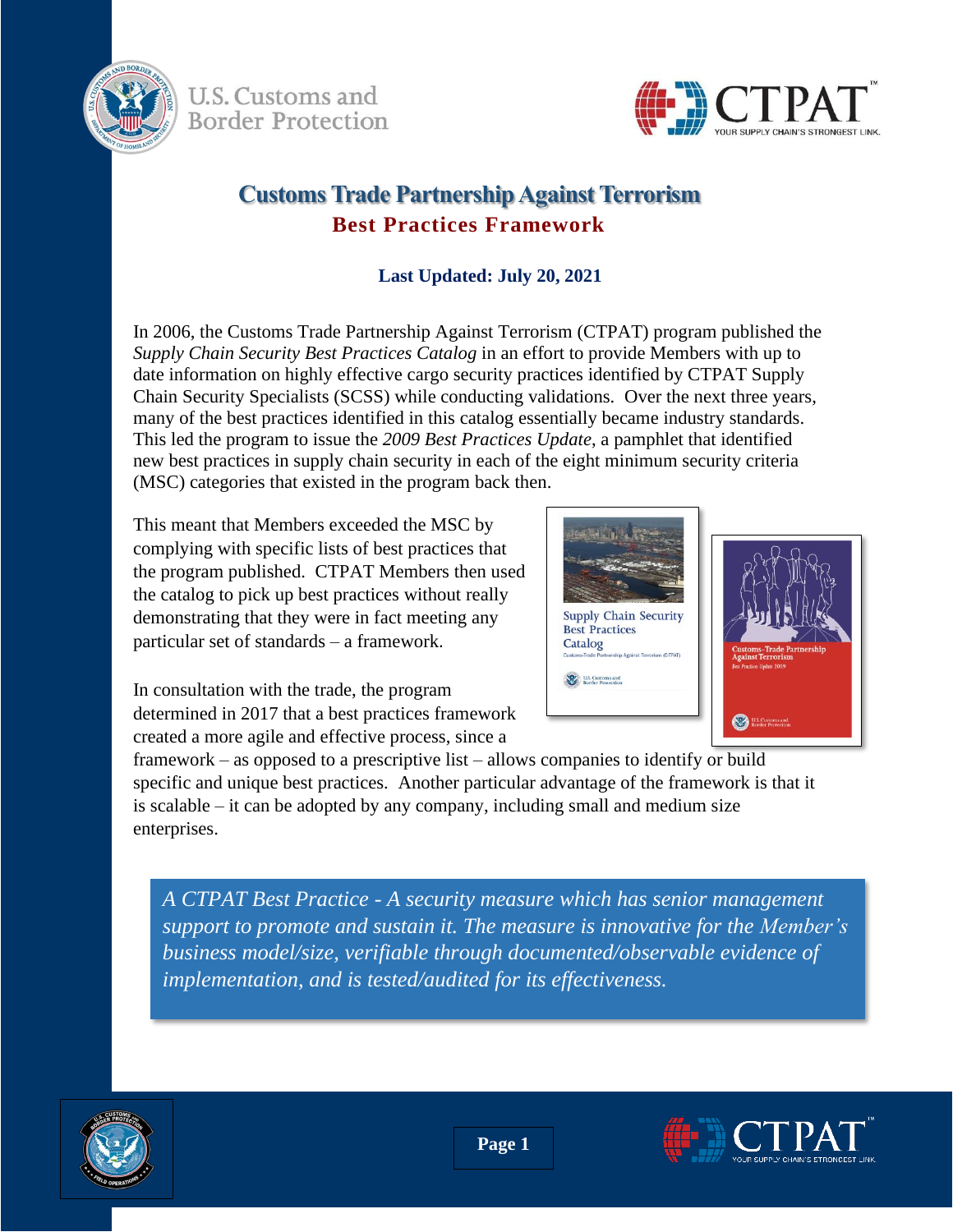For CTPAT purposes, a best practice must meet all five of the following requirements, all of which are subject to verification by the CTPAT Supply Chain Security Specialist.



- **1. Senior Management Support** A security measure that has senior management support to promote and sustain it.
	- Inspires/encourages innovation and continuous improvement.
	- Ensures financial support/resources are available to implement and maintain a robust security measure (staffing, training, technology, equipment, etc.).
	- Provides incentives/recognition to maintain high levels of security (not necessarily monetary!).
	- Integrates security measures into existing business processes.
- **2. The measure is innovative for the Member's business model/size –** The security measure incorporates:
	- Automation to improve its effectiveness.
	- Technology to improve a process, checks, balances, and accountability.
	- Streamlined process to increase transparency in order to quickly detect anomalies.



**Page 2**